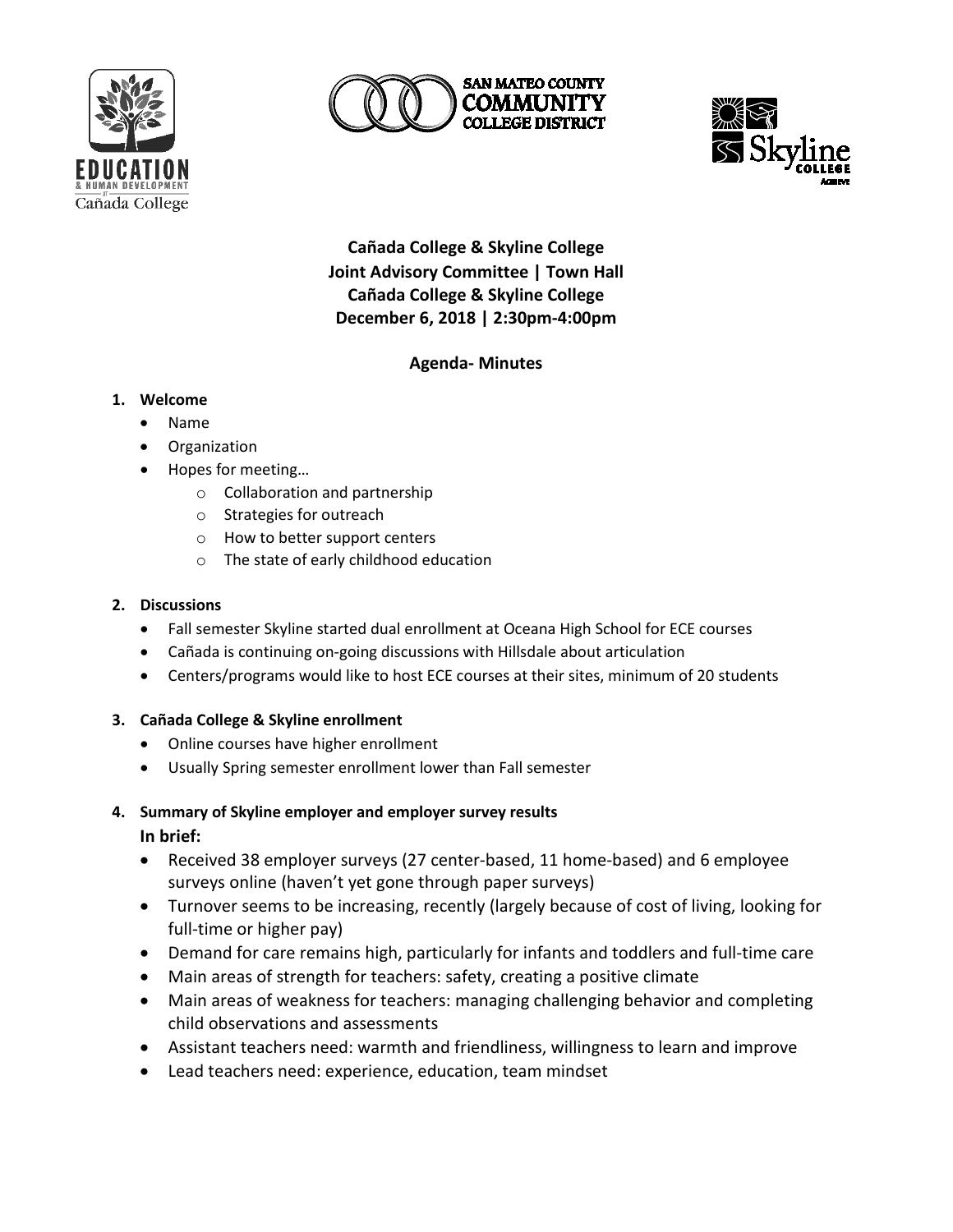- Desire for more training in: managing challenging behavior, child observation, child development
- To increase enrollment in ECE courses: offer online/hybrid courses, weekend courses, evening courses, offer stipends or discounts, emphasize how rewarding this career can be
- To improve coordination with community colleges: create a job posting website or system, increase opportunities for interaction between employers and students

# **5. Small group discussions:**

# **Group 1**

- **What knowledge and skills are employees expected to have mastered when beginning employment? (Child Development, Observation and Assessment, Challenging Behaviors).**
	- o Positive guidance
	- o Emotional intelligence
	- o Good work ethic/etiquette/professionalism
	- o Good role model
	- o Positive demeanor
	- o Able to accept constructive feedback
	- o Know transitional songs
	- o Able to scaffold
	- o Awareness of self (critical to be able to reflect)
	- o Self-care
	- o Classroom management (build the foundation)
	- o Experience and units
- **How can programs assist employees with continuing education?**
	- o Onsite classes (courses)- IHE's
	- o Broadcasting courses over the air/online (pilot)- IHE's
	- o Delivery model- IHE's
	- o Reimburse for courses, workshops, conferences
	- o Review educational/professional

# **Group 2**

- **How could Community Colleges help connect programs with current graduating students?**
	- o Have programs come into classes & speak about the "real world"
	- $\circ$  Having "shuttle" for students to go visit/observe other child care sites and meet directors
	- o Handout announcements at the last class
	- o List programs by type/ages served/minimum qualifications/ area (location)
	- o Double check career center to see if we can have a job site page